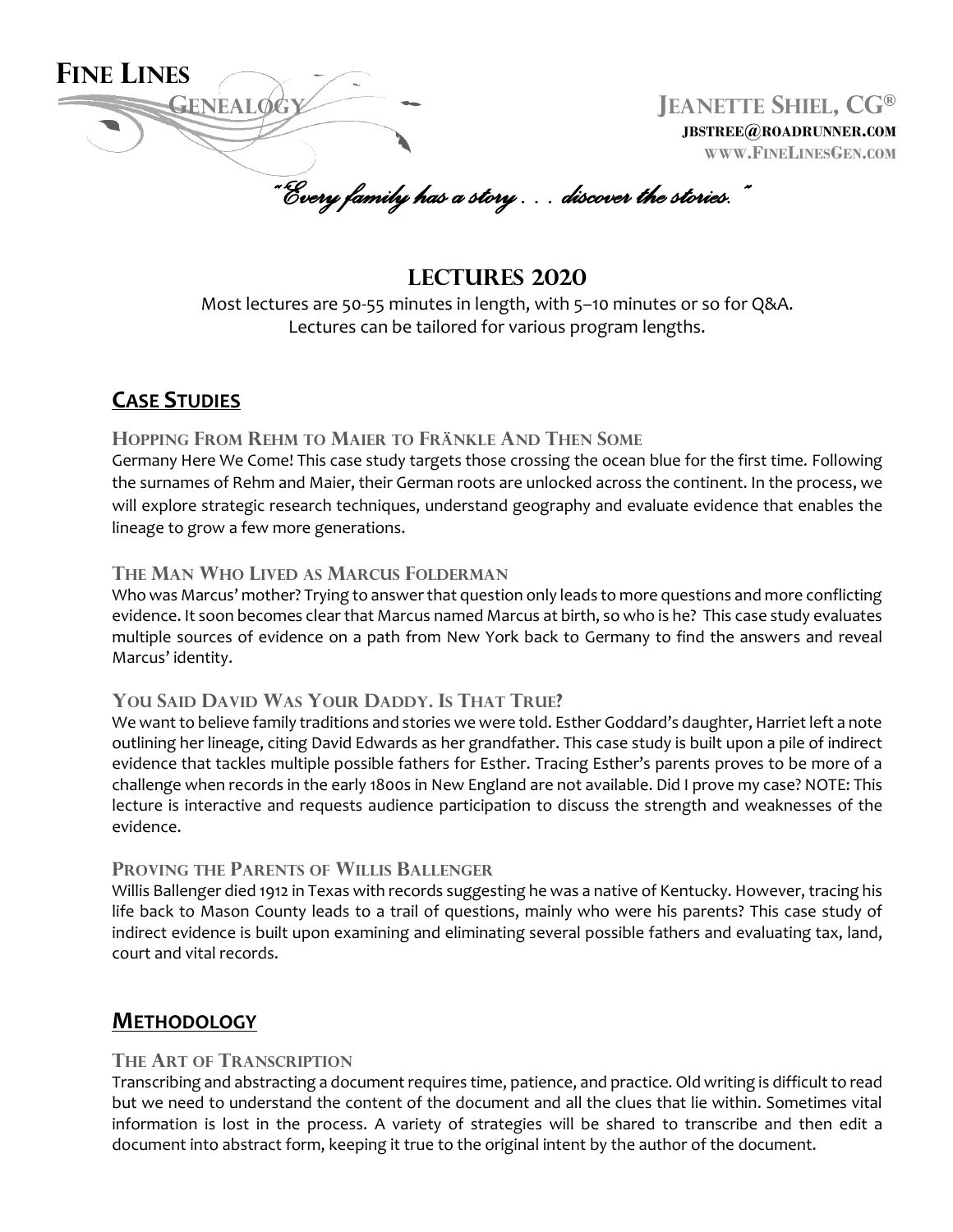## **THE SERENDIPITY OF THE GPS AND RESEARCH PLANS**

The Genealogical Proof Standard (GPS) and research plans complement each other in conducting our research. We need to utilize focused research plans to be productive, but we also need to follow the GPS to ensure an extensive search. What exactly are the differences between direct, indirect and negative evidence? Does every research step require using the GPS? The methodology of the GPS initially can be daunting but is an essential practice to incorporate into our routine.

## **USING TAX RECORDS IN GENEALOGY**

Tax records are often overlooked but can provide insight into the details of our ancestors' lives. Sometimes we just need that one record to help us prove residency, age or relationships and you might be surprised just how tax records can make those connections. Tax records can also reveal economic clues to community status as well as leads to land to records.

# **GENERAL**

## **GENEALOGY: AN INTRODUCTION**

New to the world of genealogy? Although it can be overwhelming at first, all it takes is a little bit of learning new genealogy research skills and some determination and you will soon discover just how addicting genealogy can be! Learn how to take the first steps of organizing your family tree, basics tools to assist you, understanding the genealogy language. (Can be 30 minutes or more.)

### **GENEALOGY FOR POSTERITY**

You are the keeper of allfamily records. What is their destiny after you pass? Are your records paper or digital – in folders, binders or boxes? Are they organized? Who wants them? Do you have a plan to ensure that your many years of collecting of work will be preserved?

## **WRITING THE FAMILY STORY**

Every family has a story and any good writer knows the 5Ws: Who, What, When, Where and Why. But our family members are not always genealogists who share the same level excitement of our discoveries. Bring your ancestors to life in ways that everyone will appreciate.

# **RECORD GROUPS**

### **IMMIGRATION: WELCOME TO AMERICA!**

From the moment our ancestors left their native country and set foot upon American soil for the first time, records were created that tracked their movement. The process of becoming an American citizen is not complicated but finding those records and determining how to access them can be a challenge. This program will explore the immigration experience and how to locate those records.

### **MAPS: TIME AND PLACE!**

Locating ancestors can be frustrating. It is essential to place them in the correct geographical area at the right time, but county and state boarders changed. Our country expanded. Families moved. Sometimes families appeared to have moved but did not. Using maps, both historical and current can assist you in search and understanding where to look for records. This session will explore the various types of maps, how to use them to locate your family as well as how to access them.